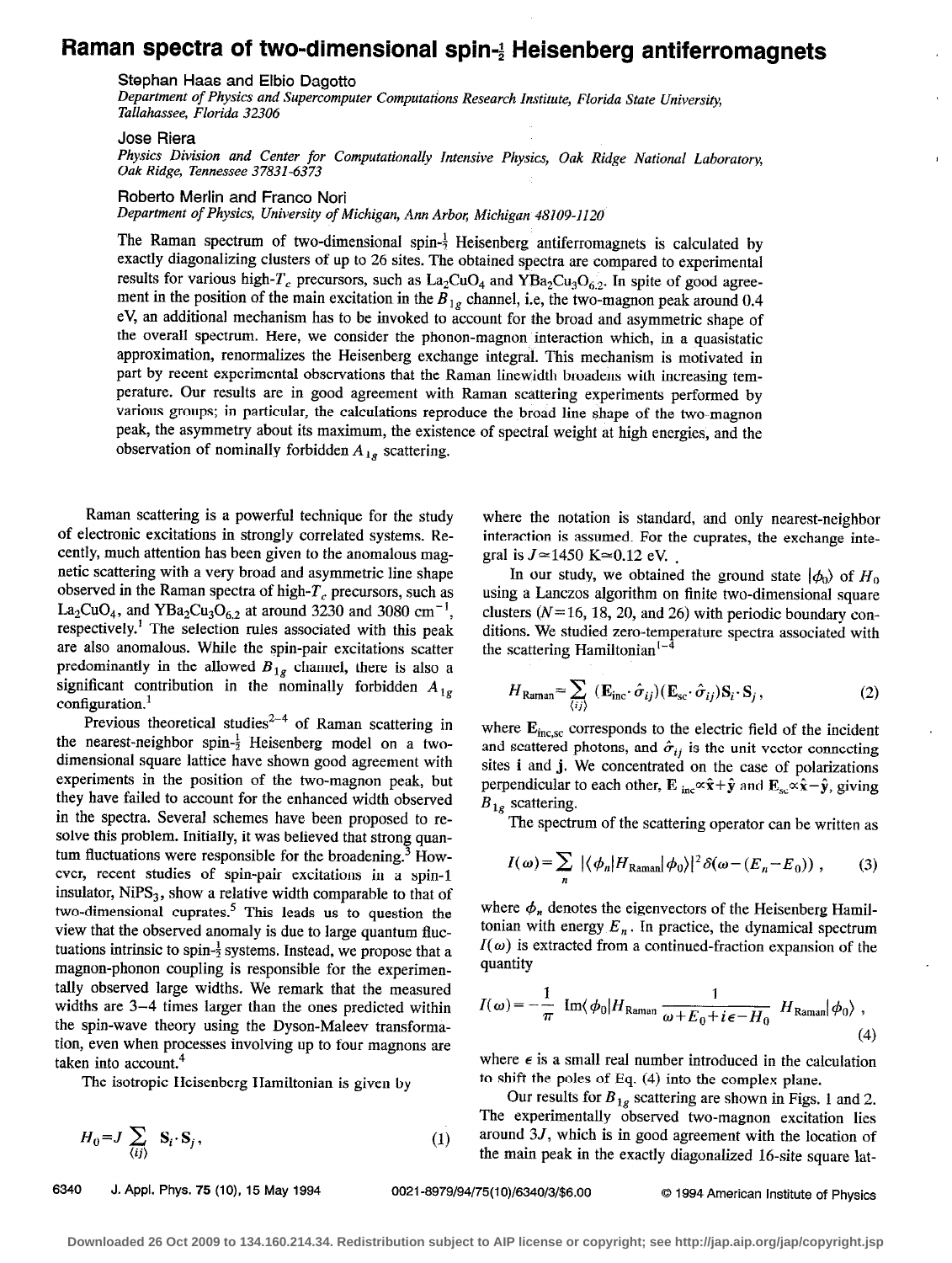

FIG. 1.  $B_{1g}$  Raman spectrum in the 4×4 lattice for the pure Heisenberg model. The peaks have been given a finite width  $\epsilon = 0.1J$ , and  $\omega$  is given in units of  $J$ .

tice shown in Fig. 1. The position of this peak can be understood in terms of the Ising model, which corresponds to the limit of the anisotropic Heisenberg Hamiltonian where no quantum fluctuations are present. In its ground state, the Ising spins align antiferromagnetically for  $J > 0$ . Within this model and for a two-dimensional (2D) square lattice, it is well known that the incoming light creates a local spin-pair flip at an energy  $3J$  higher than the ground-state energy. This argument remains valid even in the presence of quantum fluctuations. Our results indicate that the two-magnon excitation is at 2.957J, 3.4260J, and 3.0370J for the 16-, 20-, and 26-site square lattices, respectively. We believe that the somewhat large shift for the 20-site cluster is due to an artifact inherent to the symmetry of the cluster.

While there is good agreement with experiments in regard to the two-magnon peak position, the calculated widths are too small. Thus, it seems necessary to invoke an additional process to account for the observed wide and asymmetric line shape. Here, we propose that the important inter-



FIG. 2.  $B_{1g}$  Raman spectrum for the Heisenberg model on a 4×4 lattice in the presence of randomness in the exchange integral; this represents the effect of the spin-pair-phonon interaction;  $\omega$  is given in units of J.

action is between the magnon pair and phonons. The phonons distort the lattice and renormalize the spin-spin exchange interaction in  $H_0$ . This mechanism relates to that proposed by Halley<sup>6</sup> to account for two-magnon infrared absorption in, e.g.,  $MnF_2$ . The calculations in Fig. 2 correspond to the Raman spectra of a disordered lattice, or alternatively, to the quenched phonon approximation. This approximation is valid for the cuprates because there is a clear separation of energies between the fast modes (magnons) and the slow modes (phonons). For instance, in  $YBa<sub>2</sub>Cu<sub>3</sub>O<sub>6</sub>$  the characteristic Debye frequency is about 340  $cm^{-1}$  while the twomagnon excitation is  $\approx 3080$  cm<sup>-1</sup>. The Born-Oppenheimer approximation focuses on the fast modes and freezes the slow ones.

In our approach, we consider quantum fluctuations and, more important, finite temperatures, which distort the lattice. In turn, these lattice distortions induce changes,  $\delta J_{ii}$ , in the exchange integral  $J$  of the perfect undistorted lattice. Here,  $\delta J_{ii}$  represents the instantaneous value of  $Q \cdot \nabla_Q J_{ii}(R)$ , where R denotes the equilibrium position of the ion carrying the spin, and  $Q$  is the deviation from the equilibrium. In the quenched disorder approximation, we obtain the effective Hamiltonian

$$
H_i = \sum_{\langle ij \rangle} (J + \delta J_{ij}) \mathbf{S}_i \cdot \mathbf{S}_j, \tag{5}
$$

where  $|\delta J_{ii}|$  < J is a random variable reflecting the motion of the ions. Owing to this motion, the translational invariance of the original Heisenberg Hamiltonian [Eq. (1)] breaks down. This corresponds to taking a snapshot of the lattice, i.e., to a Born-Oppenheimer-type approximation which focuses on the fast (high-energy) modes and freezes the slow (low-energy) phonon modes.

In our study, the random couplings  $\delta J_{ij}$  were drawn from a Gaussian distribution

$$
P(\delta J_{ij}) = \frac{1}{\sqrt{2\pi}\sigma} \exp[-(\delta J_{ij})^2/2\sigma^2].
$$

For a typical optical phonon frequency ( $\approx$ 340 cm<sup>-1</sup> for YBa<sub>2</sub>Cu<sub>3</sub>O<sub>6</sub>), we expect  $\sigma \approx 0.3 J^{7} I(\omega)$  was obtained as the quenched average over  $m \approx 1000$  realizations of the randomly distorted lattice. The quenched average of an operator  $\ddot{O}$  is defined by

$$
\langle \langle \hat{O} \rangle \rangle = \frac{1}{m} \sum_{j=1}^{m} \langle \phi_0(j) | \hat{O} | \phi_0(j) \rangle , \qquad (6)
$$

where  $\phi_0(j)$  is the ground state of the *j*th realization of the disordered system.

In Fig. 2, we show the Raman spectrum for the 16-site square lattice in the presence of random exchange couplings drawn from a Gaussian distribution with  $\sigma \approx 0.3J$ , which we found to agree best with experimental spectra.<sup>1</sup>

We find that the three main features observed in the experiments,<sup>1</sup> namely, the broad line shape of the twomagnon peak, the asymmetry about its maximum, and the existence of spectral weight up to  $\omega \sim 8J$  are well reproduced. Beyond the two-magnon peak, there is a continuum of phonon-multimagnon excitations. The small feature

## J. Appl. Phys., Vol. 75, No. 10, 15 May 1994

6341 Haas et al.

Downloaded 26 Oct 2009 to 134.160.214.34. Redistribution subject to AIP license or copyright; see http://jap.aip.org/jap/copyright.jsp